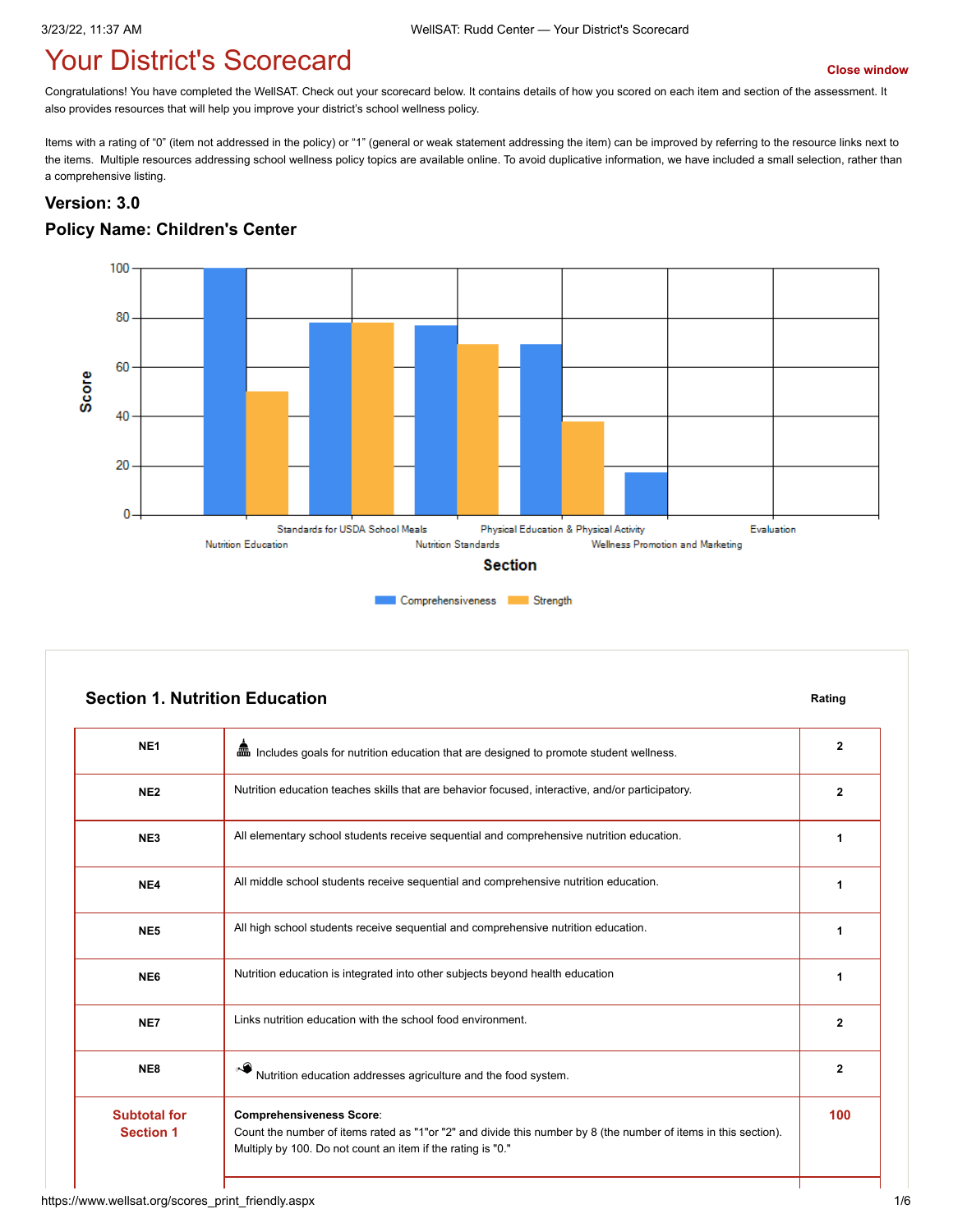#### **Strength Score**:

Count the number of items rated as "2" and divide this number by 8 (the number of items in this section). Multiply by 100.

Click here for Nutrition Education Resources

## **Section 2. Standards for USDA Child Nutrition Programs and School Meals Rating SM1 a**<br>**2** Assures compliance with USDA nutrition standards for reimbursable school meals. **SM2** Addresses access to the USDA School Breakfast Program. **0 1 1 1 1 1 1 1 SM4** Addresses how to handle feeding children with unpaid meal balances without stigmatizing them. **2 SM5** Specifies how families are provided information about determining eligibility for free/reduced priced meals. **2 SM6** Specifies strategies to increase participation in school meal programs. **2 SM7** Addresses the amount of "seat time" students have to eat school meals. **2 2 SM8 a** Free drinking water is available during meals. **2 2 SM9 Ensures annual training for food and nutrition services staff in accordance with USDA Professional** Standards. **2 SM10 Addresses purchasing local foods for the school meals program. 0 0 0 Subtotal for Section 2 Comprehensiveness Score**: Count the number of items rated as "1"or "2" and divide this number by 9 (the number of items in this section). Multiply by 100. Do not count an item if the rating is "0." **78 Strength Score**: Count the number of items rated as "2" and divide this number by 9 (the number of items in this section). Multiply by 100. **78**

Click here for School Food Resources

#### **Section 3. Nutrition Standards for Competitive and Other Foods and Beverages** Rating

**50**

| NS <sub>1</sub> | and Addresses compliance with USDA nutrition standards (commonly referred to as Smart Snacks) for all food<br>and beverages sold to students during the school day. |  |
|-----------------|---------------------------------------------------------------------------------------------------------------------------------------------------------------------|--|
| NS <sub>2</sub> | USDA Smart Snack standards are easily accessed in the policy.                                                                                                       |  |
| NS <sub>3</sub> | <b>Et Regulates food and beverages sold in a la carte.</b>                                                                                                          |  |
|                 |                                                                                                                                                                     |  |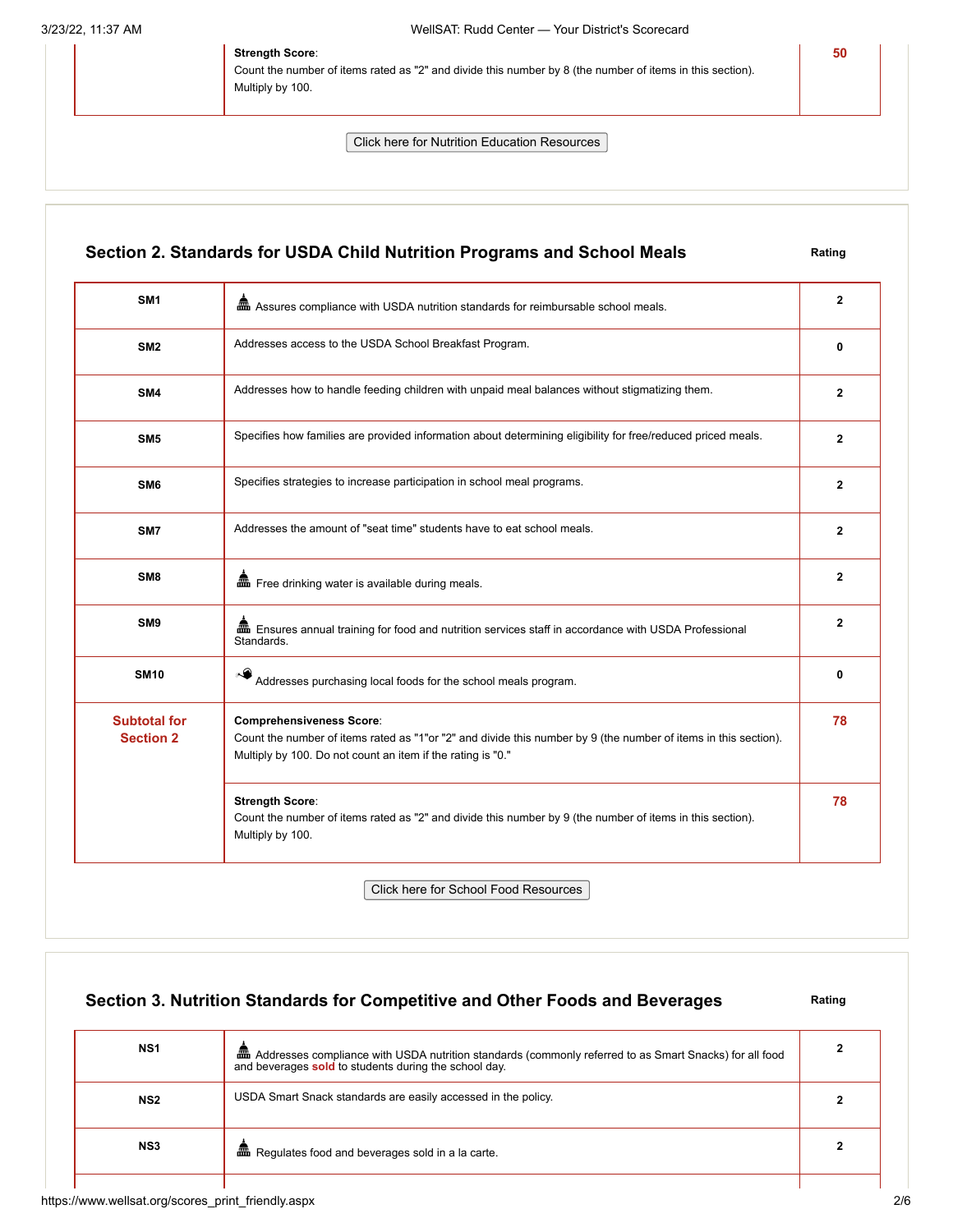| Regulates food and beverages sold in school stores.                                                                                                                                                                | 1            |
|--------------------------------------------------------------------------------------------------------------------------------------------------------------------------------------------------------------------|--------------|
|                                                                                                                                                                                                                    |              |
| and Addresses fundraising with food to be consumed during the school day.                                                                                                                                          | $\mathbf{2}$ |
| Exemptions for infrequent school-sponsored fundraisers.                                                                                                                                                            | $\mathbf{2}$ |
| Addresses foods and beverages containing caffeine at the high school level.                                                                                                                                        | 0            |
| Regulates food and beverages served at class parties and other school celebrations in elementary<br>schools.                                                                                                       | 0            |
| Addresses nutrition standards for all foods and beverages served to students after the school day, including,<br>before/after care on school grounds, clubs, and after school programming.                         | $\mathbf{2}$ |
| Addresses nutrition standards for all foods and beverages sold to students after the school day, including<br>before/after care on school grounds, clubs, and after school programming.                            | $\mathbf{2}$ |
| Addresses food not being used as a reward.                                                                                                                                                                         | 0            |
| Addresses availability of free drinking water throughout the school day.                                                                                                                                           | $\mathbf{2}$ |
| <b>Comprehensiveness Score:</b><br>Count the number of items rated as "1"or "2" and divide this number by 13 (the number of items in this section).<br>Multiply by 100. Do not count an item if the rating is "0." | 77           |
| <b>Strength Score:</b><br>Count the number of items rated as "2" and divide this number by 13 (the number of items in this section).<br>Multiply by 100.                                                           | 69           |
|                                                                                                                                                                                                                    |              |

## **Section 4. Physical Education and Physical Activity <b>Rating** Rating

| PEPA1             | $\overline{\mathscr{F}}$ There is a written physical education curriculum for grades K-12.                                      |   |
|-------------------|---------------------------------------------------------------------------------------------------------------------------------|---|
| PEPA <sub>2</sub> | The written physical education curriculum for each grade is aligned with national and/or state physical<br>education standards. | 2 |
| PEPA3             | Physical education promotes a physically active lifestyle.                                                                      |   |
| PEPA4             | Addresses time per week of physical education instruction for all elementary school students.                                   | 2 |
| PEPA5             | Addresses time per week of physical education instruction for all middle school students.                                       |   |
| PEPA6             | Addresses time per week of physical education instruction for all high school students.                                         |   |
| PEPA7             | Addresses qualifications for physical education teachers for grades K-12.                                                       | ŋ |
| PEPA8             | Addresses providing physical education training for physical education teachers.                                                | 0 |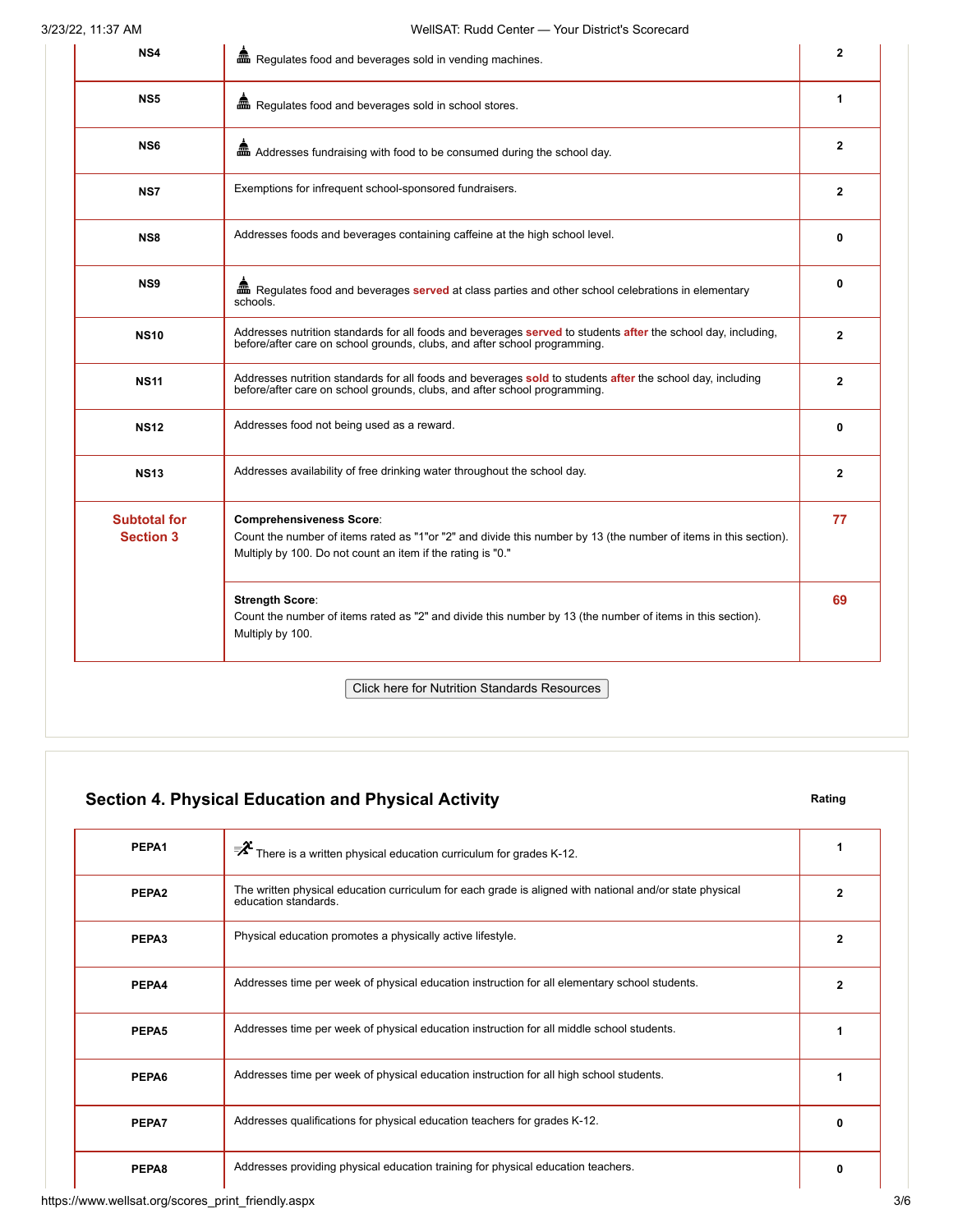| PEPA9                                   | Addresses physical education exemption requirements for all students.                                                                                                                                              | 0              |
|-----------------------------------------|--------------------------------------------------------------------------------------------------------------------------------------------------------------------------------------------------------------------|----------------|
| PEPA10                                  | Addresses physical education substitution for all students.                                                                                                                                                        | 0              |
| PEPA11                                  | $\bar{P}^{\chi}$ Addresses family and community engagement in physical activity opportunities at all schools.                                                                                                      | 1              |
| PEPA <sub>12</sub>                      | $\bar{P}^{\chi}$ Addresses before and after school physical activity for all students including clubs, intramural,<br>interscholastic opportunities.                                                               | $\mathbf{2}$   |
| PEPA13                                  | Addresses recess for all elementary school students.                                                                                                                                                               | $\mathbf{2}$   |
| PEPA14                                  | $\overline{\mathbf{z}}^2$ Addresses physical activity breaks during school.                                                                                                                                        | $\overline{2}$ |
| PEPA15                                  | Joint or shared-use agreements for physical activity participation at all schools.                                                                                                                                 | 1              |
| PEPA16                                  | District addresses active transport (Safe Routes to School) for all K-12 students who live within<br>walkable/bikeable distance.                                                                                   | 0              |
| <b>Subtotal for</b><br><b>Section 4</b> | <b>Comprehensiveness Score:</b><br>Count the number of items rated as "1"or "2" and divide this number by 16 (the number of items in this section).<br>Multiply by 100. Do not count an item if the rating is "0." | 69             |
|                                         | <b>Strength Score:</b><br>Count the number of items rated as "2" and divide this number by 16 (the number of items in this section).<br>Multiply by 100.                                                           | 38             |

## **Section 5. Wellness Promotion and Marketing <b>Rating Rating Rating**

| WPM <sub>1</sub> | Encourages staff to model healthy eating and physical activity behaviors.                                                                        | 1 |
|------------------|--------------------------------------------------------------------------------------------------------------------------------------------------|---|
| WPM <sub>2</sub> | $\overline{\mathscr{F}}$ Addresses strategies to support employee wellness.                                                                      | 0 |
| WPM3             | Addresses using physical activity as a reward.                                                                                                   | 0 |
| WPM4             | Addresses physical activity not being used as a punishment.                                                                                      | 0 |
| WPM <sub>5</sub> | Addresses physical activity not being withheld as a punishment.                                                                                  | 0 |
| WPM6             | Specifies marketing to promote healthy food and beverage choices.                                                                                | 1 |
| WPM7             | Em Restricts marketing on the school campus during the school day to only those foods and beverages that<br>meet Smart Snacks standards.         | 0 |
| WPM8             | Specifically addresses marketing on school property and equipment (e.g., signs, scoreboards, sports<br>equipment).                               | 0 |
| WPM <sub>9</sub> | Specifically addresses marketing on educational materials (e.g., curricula, textbooks, or other printed or<br>electronic educational materials). | 0 |
|                  |                                                                                                                                                  |   |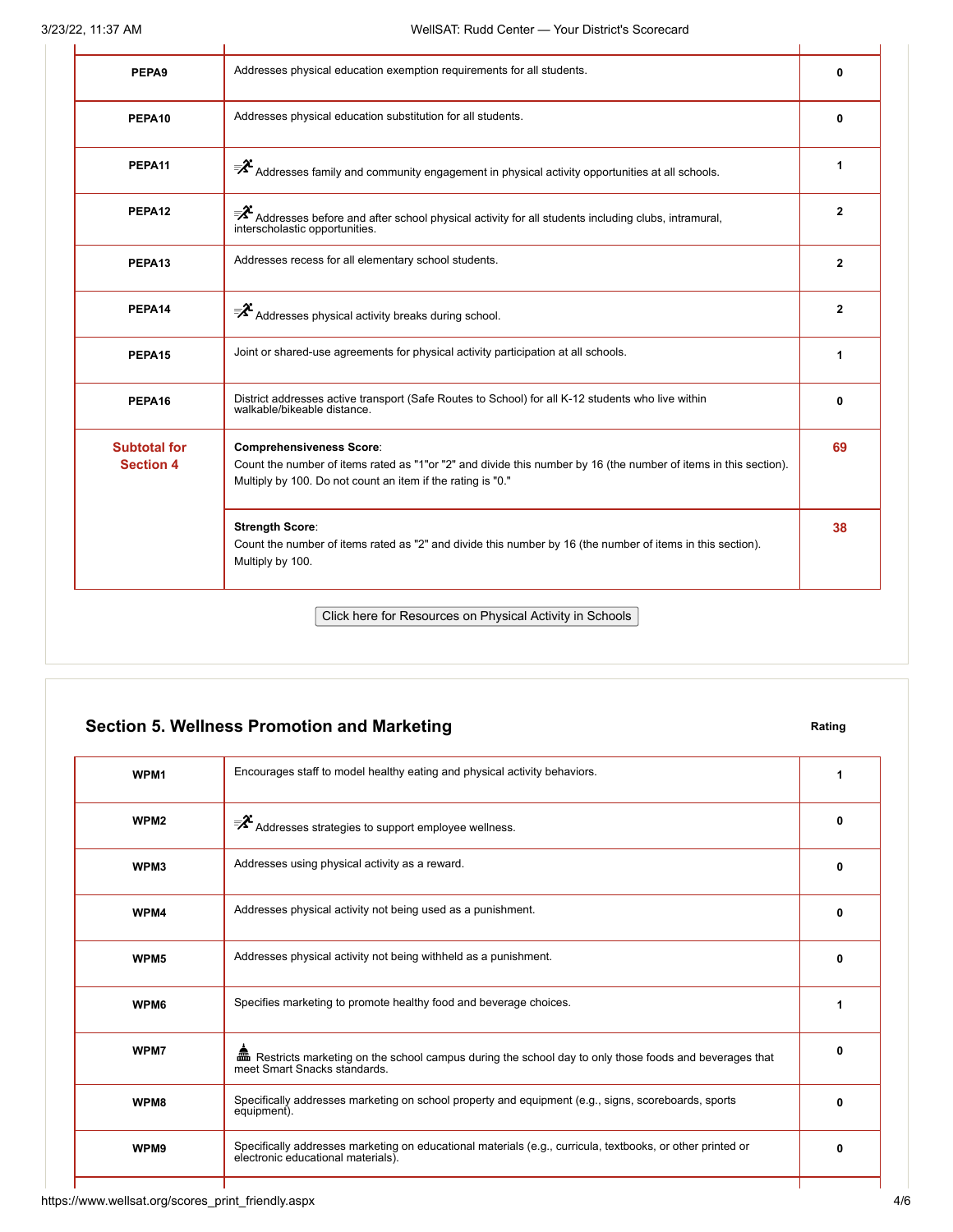3/23/22, 11:37 AM WellSAT: Rudd Center — Your District's Scorecard

| WPM10                                   | Specifically addresses marketing where food is purchased (e.g., exteriors of vending machines, food and<br>beverage cups and containers, food display racks, coolers, trash and recycling containers).                                                                                                                                                               | 0  |
|-----------------------------------------|----------------------------------------------------------------------------------------------------------------------------------------------------------------------------------------------------------------------------------------------------------------------------------------------------------------------------------------------------------------------|----|
| <b>WPM11</b>                            | Specifically addresses marketing in school publications and media (e.g., advertisements in school publications,<br>school radio stations, in-school television, computer screen savers, school-sponsored Internet sites, and<br>announcements on the public announcement (PA) system).                                                                               | 0  |
| <b>WPM12</b>                            | Specifically addresses marketing through fundraisers and corporate-incentive programs (e.g., fundraising<br>programs that encourage students and their families to sell, purchase, or consume products and corporate<br>incentive programs that provide funds to schools in exchange for proof of purchases of company products,<br>such as Box Tops for Education). | 0  |
| <b>Subtotal for</b><br><b>Section 5</b> | <b>Comprehensiveness Score:</b><br>Count the number of items rated as "1"or "2" and divide this number by 12 (the number of items in this section).<br>Multiply by 100. Do not count an item if the rating is "0."                                                                                                                                                   | 17 |
|                                         | <b>Strength Score:</b><br>Count the number of items rated as "2" and divide this number by 12 (the number of items in this section).<br>Multiply by 100.                                                                                                                                                                                                             | 0  |

### **Section 6. Implementation, Evaluation & Communication Rating Rating**

| IEC <sub>1</sub>                        | Addresses the establishment of an ongoing district wellness committee.                                                                                                                                                                                                                                                                                                | 0        |
|-----------------------------------------|-----------------------------------------------------------------------------------------------------------------------------------------------------------------------------------------------------------------------------------------------------------------------------------------------------------------------------------------------------------------------|----------|
| IEC <sub>2</sub>                        | and Addresses how all relevant stakeholders (parents, students, representatives of the school food authority,<br>teachers of physical education, school health professionals, the school board, school administrator, and the<br>general public) will participate in the development, implementation, and periodic review and update of the local<br>wellness policy. | 0        |
| IEC <sub>3</sub>                        | and I dentifies the officials responsible for the implementation and compliance of the local wellness policy.                                                                                                                                                                                                                                                         | 0        |
| IEC4                                    | and Addresses making the wellness policy available to the public.                                                                                                                                                                                                                                                                                                     | 0        |
| IEC5                                    | Addresses the assessment of district implementation of the local wellness policy at least once every three<br>years.                                                                                                                                                                                                                                                  | 0        |
| IEC6                                    | en Triennial assessment results will be made available to the public and will include:                                                                                                                                                                                                                                                                                | 0        |
| IEC7                                    | and Addresses a plan for updating policy based on results of the triennial assessment.                                                                                                                                                                                                                                                                                | 0        |
| IEC8                                    | Addresses the establishment of an ongoing school building level wellness committee.                                                                                                                                                                                                                                                                                   | 0        |
| <b>Subtotal for</b><br><b>Section 6</b> | <b>Comprehensiveness Score:</b><br>Count the number of items rated as "1"or "2" and divide this number by 8 (the number of items in this section).<br>Multiply by 100. Do not count an item if the rating is "0."                                                                                                                                                     | O        |
|                                         | <b>Strength Score:</b><br>Count the number of items rated as "2" and divide this number by 8 (the number of items in this section).<br>Multiply by 100.                                                                                                                                                                                                               | $\Omega$ |

Click here for Resources for Wellness Policy Development, Implementation and Evaluation